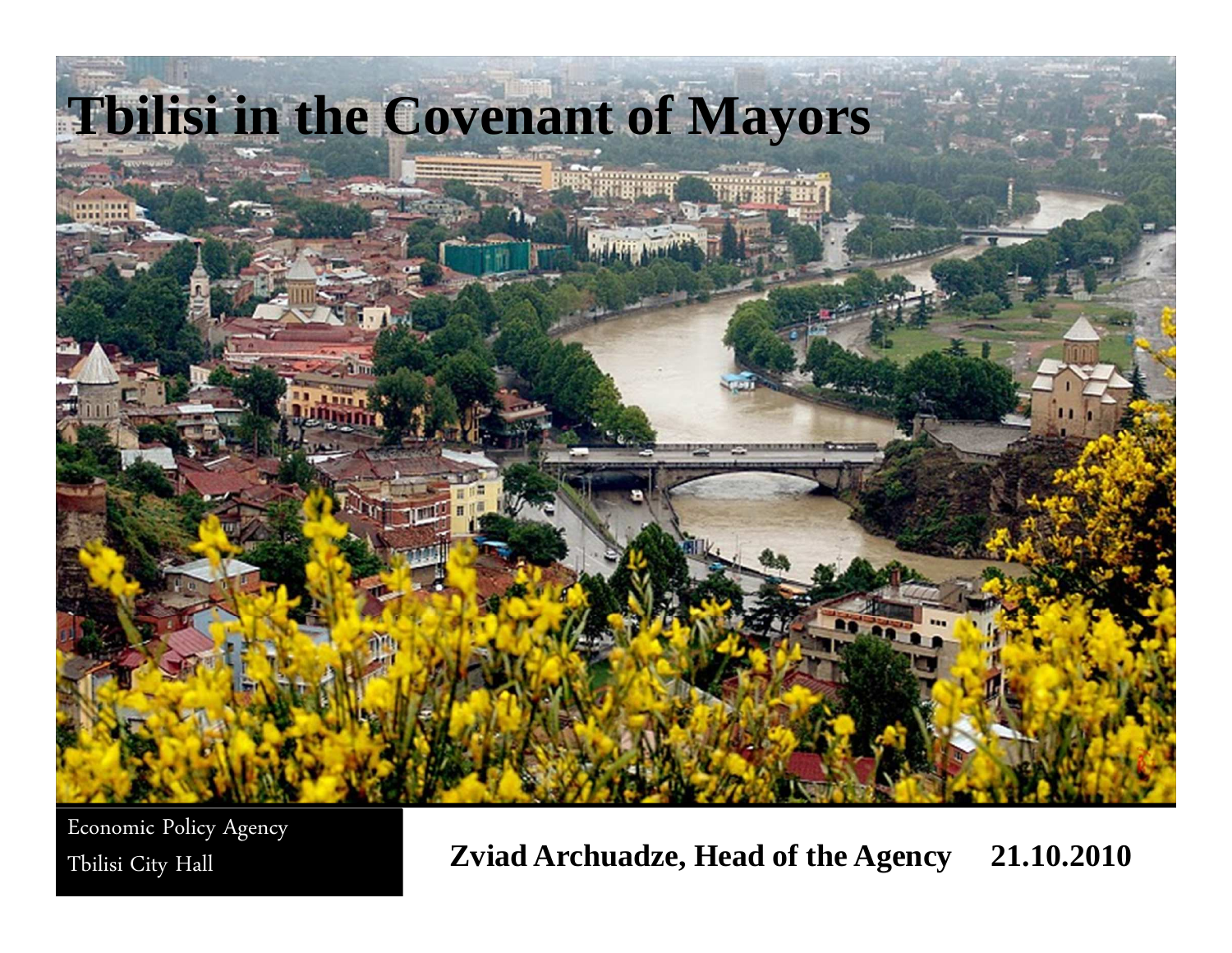# Tbilisi Basic Info

Population: 1.2 millionCity area: 500 sq. km

Electricity consumption (2009):1 863,52 mln kWhNatural Gas Consumption (2009):273,796,902 C3Appr. CO2 emission (2009):1,600 000 tones

**Mission:** The spring of freedom andfriendship in life and business



**Values:**

ToleranceRespectHumanismCaringLiving Traditions

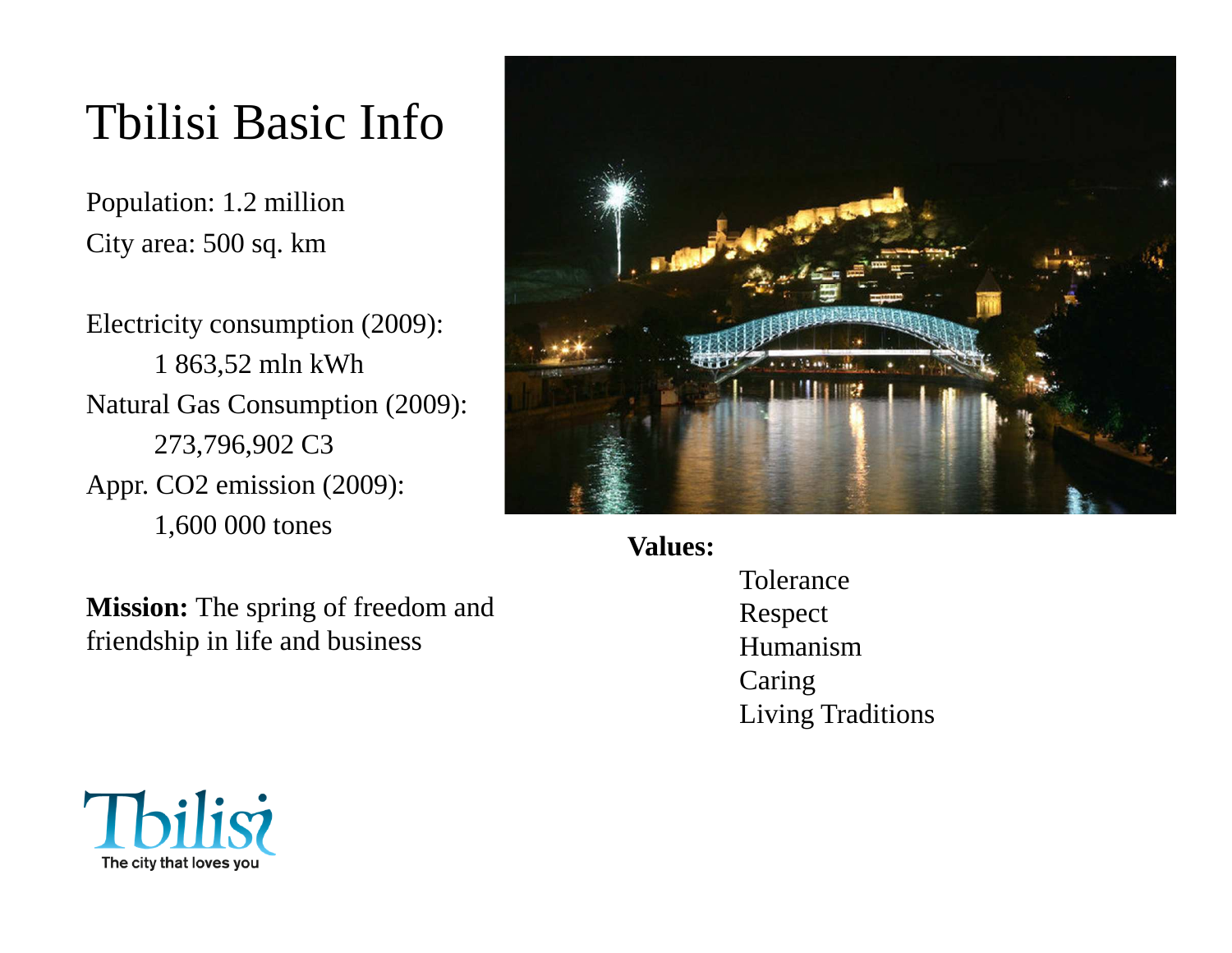# Measures in Energy Efficiency Direction

- $\checkmark$  Indicator for optimal energy consumption;
- $\checkmark$  Cooperation with Local and external experts;
- $\checkmark$  Identification of excessive energy consumption;
- $\checkmark$  Inspection of buildings;
- $\checkmark$  Energy Audit
- $\checkmark$  Criterias to evaluate objects for reconstruction
- Energy Efficiency Concept
- $\checkmark$  Raising Transport mobility



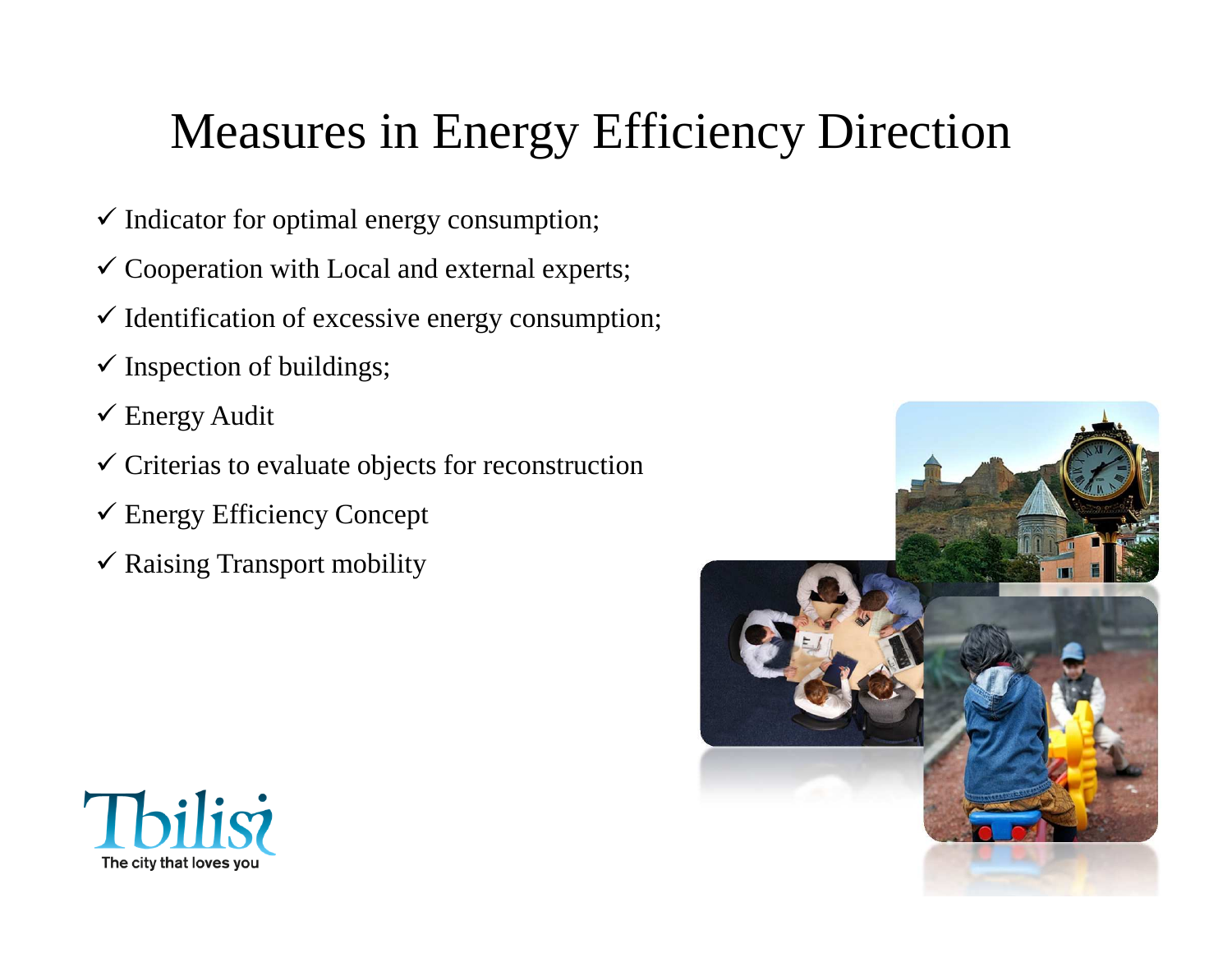## Cooperation within International Projects

- $\checkmark$  New Applied Technology Efficiency and Lighting Initiative (NATELI, 2010), under USAID;
- $\checkmark$  Management Of Domains related to Energy in Local authorities (MODEL, 2010 2012), under CIUDAD;
- $\checkmark$  Energy Efficiency Plan for Municipal Buildings (2005 2008) with ENSI Energi Saving International; Energy Efficeincy Center Georgia



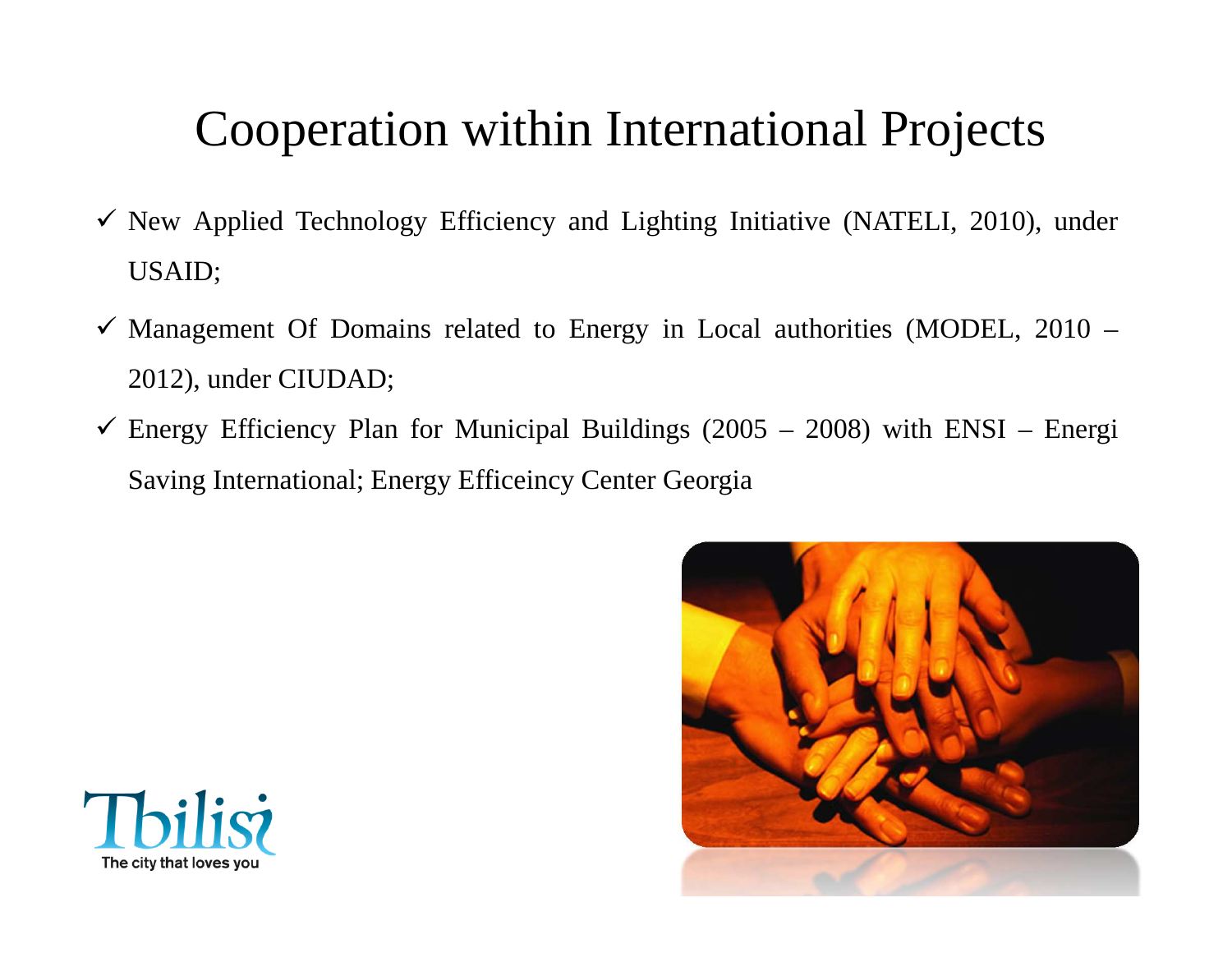#### Joining the Covenant of Mayors

Tbilisi - the first Capital City in EaP to sign CoM

Date: 30 March 2010

Why we joined the CoM?

 $\checkmark$  Coincidence in common obligations;

 $\checkmark$  Expectation to ensure our share in global responsibility through it;



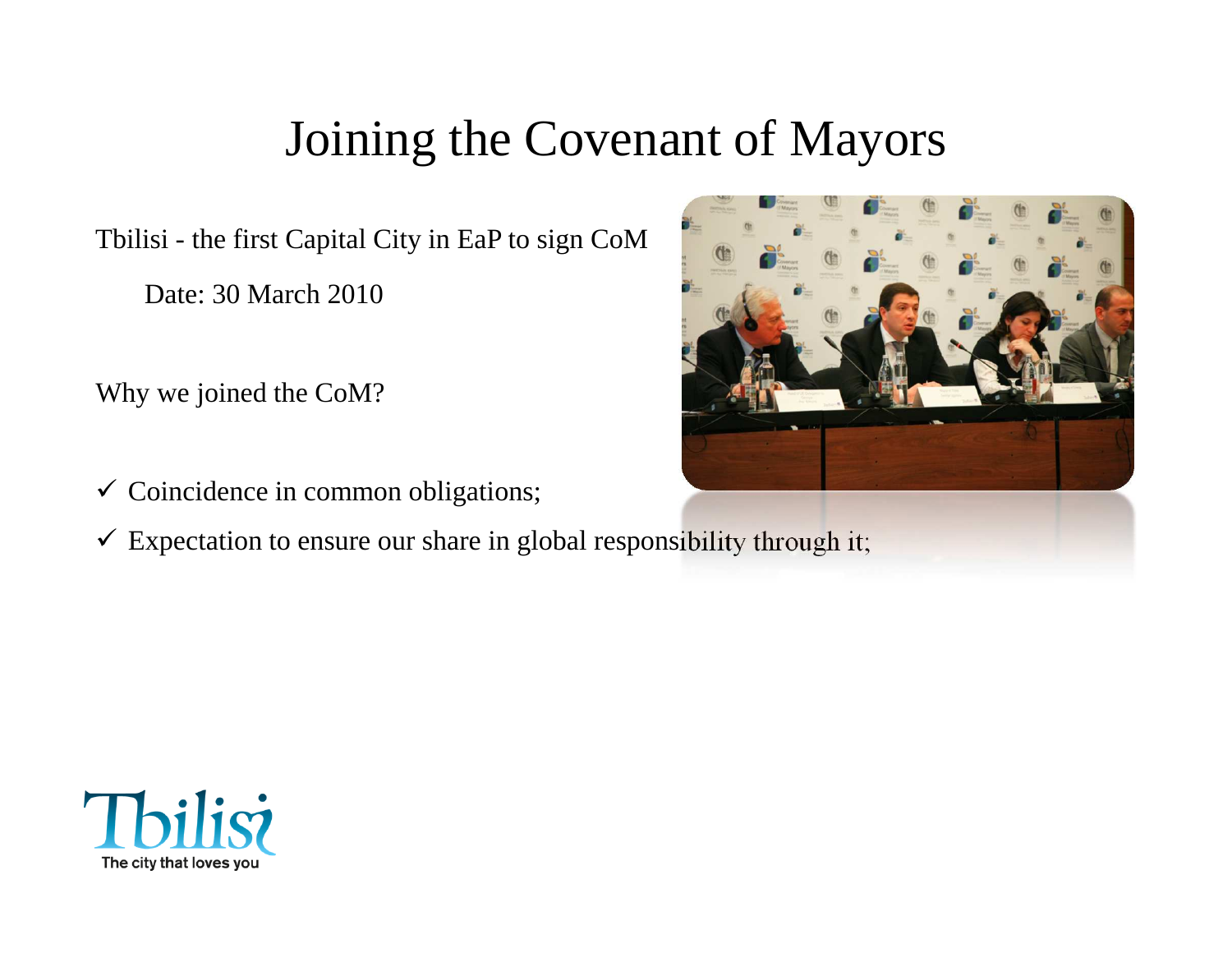## In Process under CoM

- $\checkmark$  Ongoing gathering of stakeholders;
- $\checkmark$  Improved communication with due State Structures;
- SEMISE project under INOGATE Program;
- $\checkmark$  Activation in awareness raising campaigns initiated by EC (Climate Week, Energy Saving actions, etc.);
- $\checkmark$  TOR for Preparation of the Baseline Emission Inventory for the Tbilisi City Hall, by SEMISE team
	- -TOR for preparation of Action Plan in Building Sector
	- -TOR for preparation of Action Plan in Transport Sector

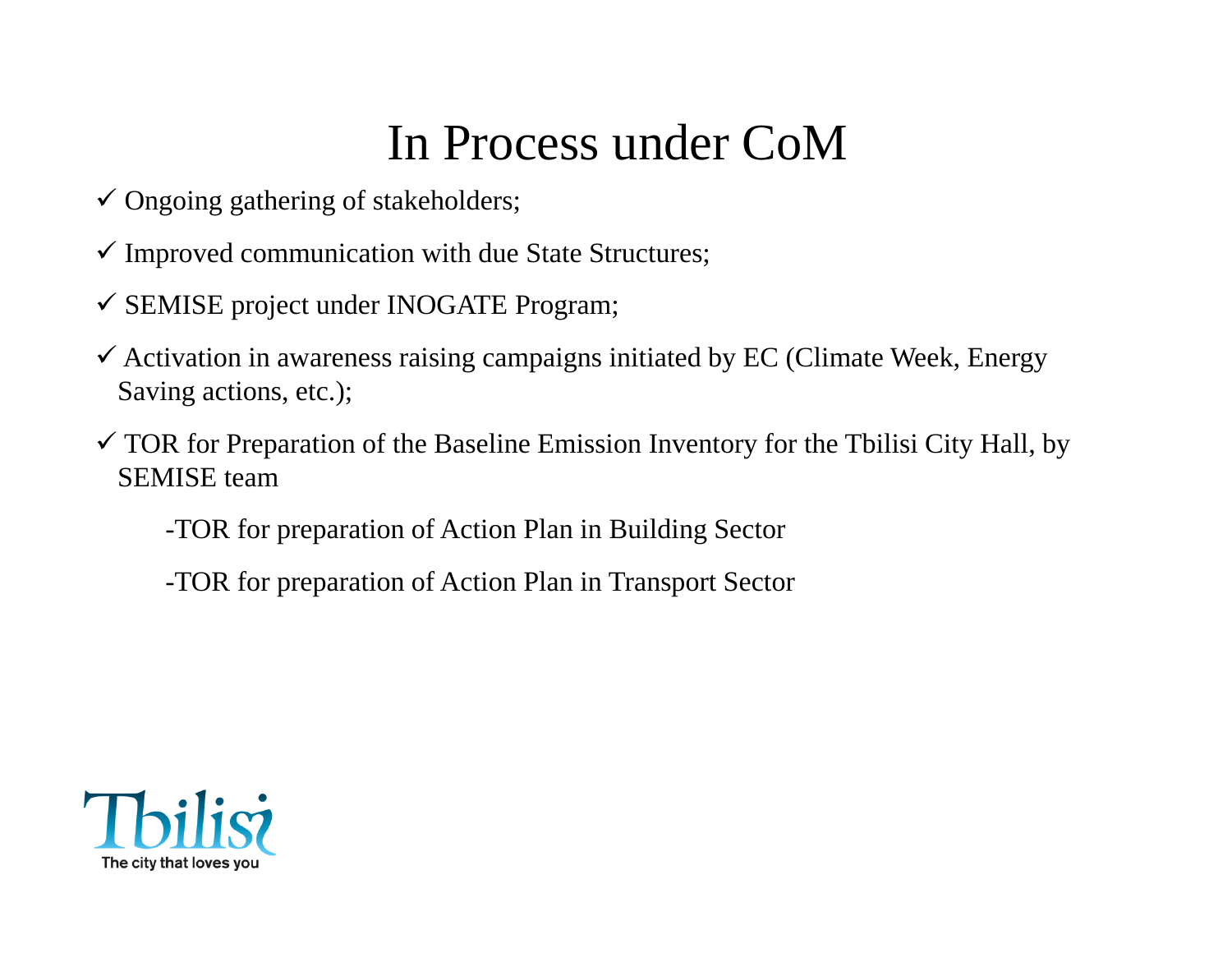## Break in moving forward?

- $\checkmark$  Discussions on selection of Baseline Year;
- $\checkmark$  Lack of Inventory;
- $\checkmark$  Lack of modern standard expertise;
- $\checkmark$  No agreed partners for:
	- Producing Sustainable Energy Action Plan (SEAP)
	- Producing Baseline Emission Inventory (BEI)
	- Monitoring realization of Action Plan

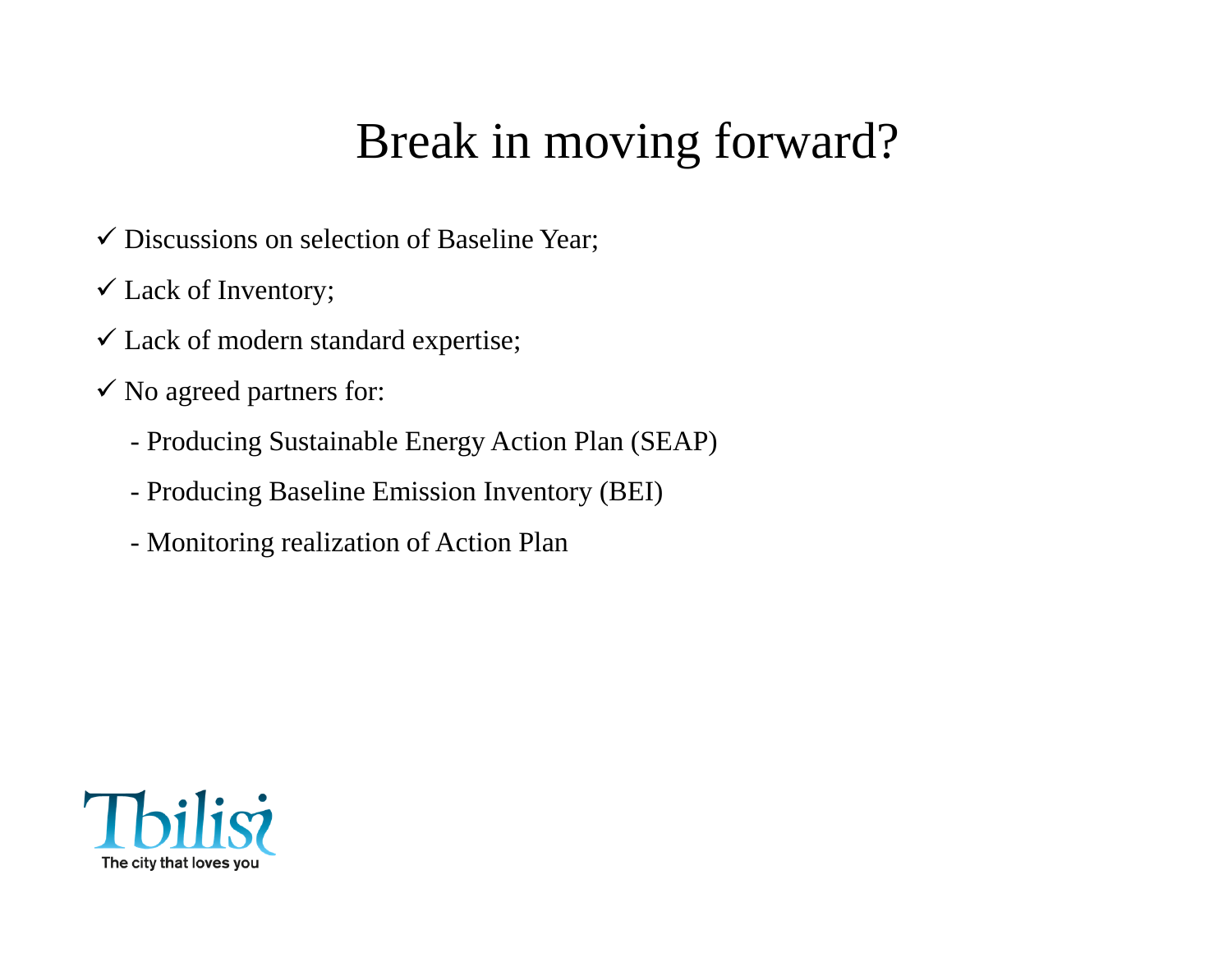#### Conclusions from experience

- $\checkmark$  Join CoM! However Cities go this way;
- $\checkmark$  Make sure of resource sufficiency to meet commitments under CoM;
- $\checkmark$  Identify potential partners to ensure obligations;
- $\checkmark$  Think over specific guidelines to fit Eastern realities.